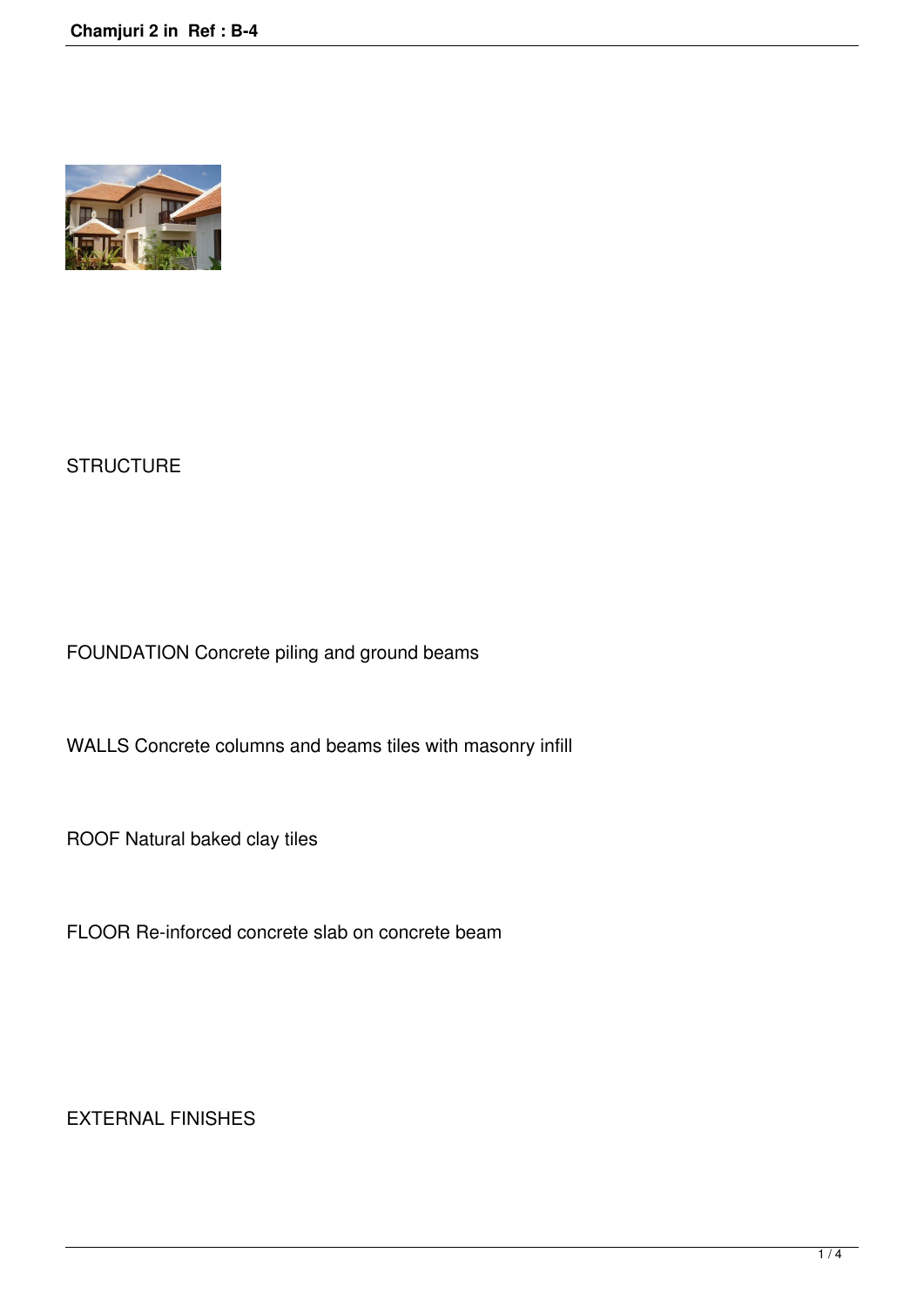WALLS Painted brick-cement rendered with feature sandstone

WINDOWS Natural stained treated frames

DOORS Natural stained treated hardwood

EXTERIOR TERRACES 30cm ceramic tiles with sand wash infill

SWIMMING POOL Glazed clay tiles

POOL DECK Sandstone tiles and sandwash surrounds

INTERIOR FINISHES

WALLS Painted cement rendered

CEILINGS Oak wood inset to gypsum board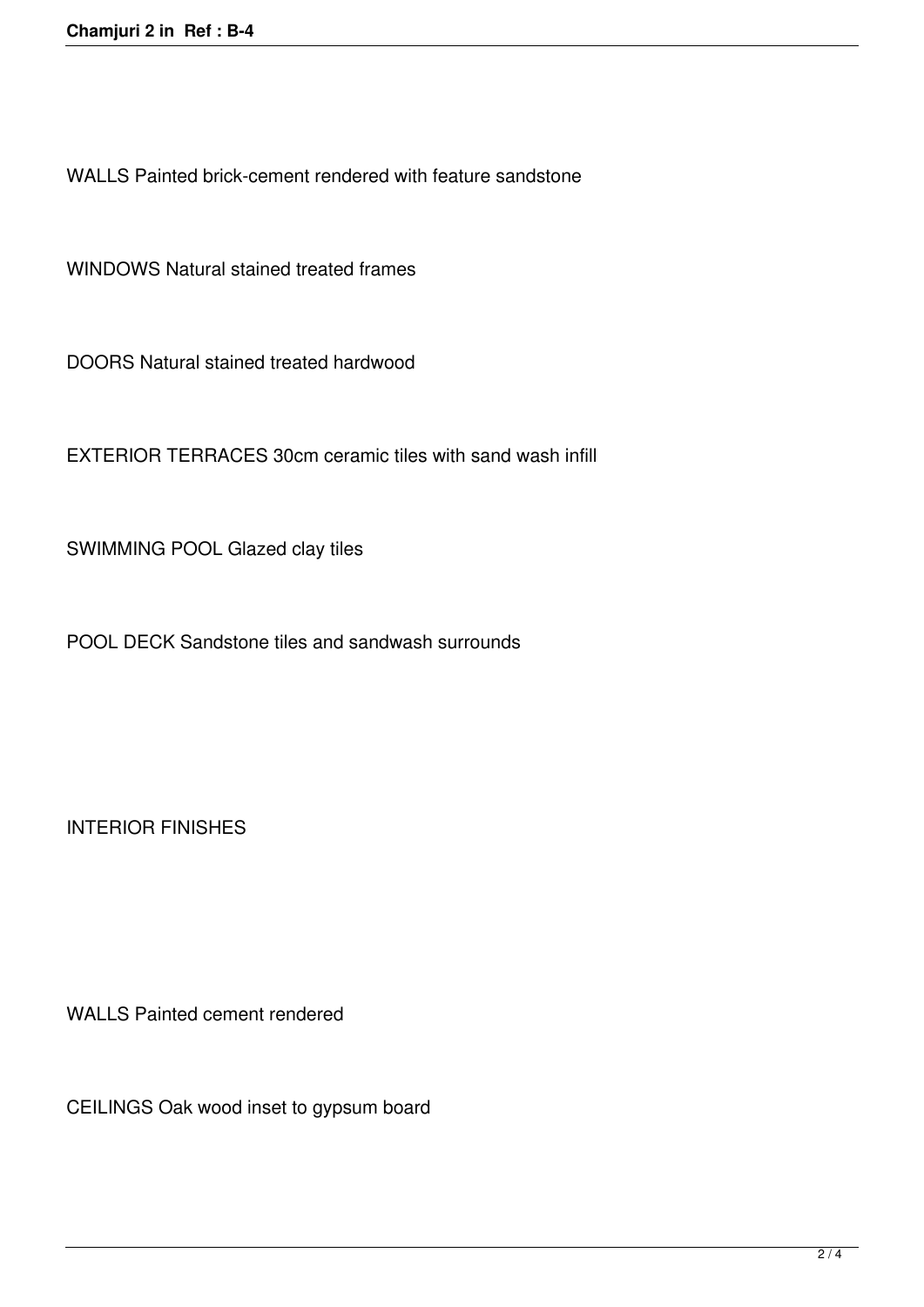FLOORS Polished timber in bedrooms and ceramic tiles in all wet areas

DOORS Hardwood doors in hardwood frames

KITCHEN CABINETS Quality laminated with granite tops

KITCHEN APPLIANCES Teka

BATHROOM Floor tiles, glazed wall tiles, Nahm/American Standard fittings

TELEPHONES Multiple lines available

WATER SYSTEM High pressure

AIR CONDITIONING Individual compressors or optional ducted system

Selling price : 7,200,000 **□** Charges : Consult us Fees : Consult us Condition : New Living space : 116 m² Land space : 255 m<sup>2</sup> Number of rooms : 2 Number of floors : 1 Number of bathrooms : 1 Number of toilets : 2